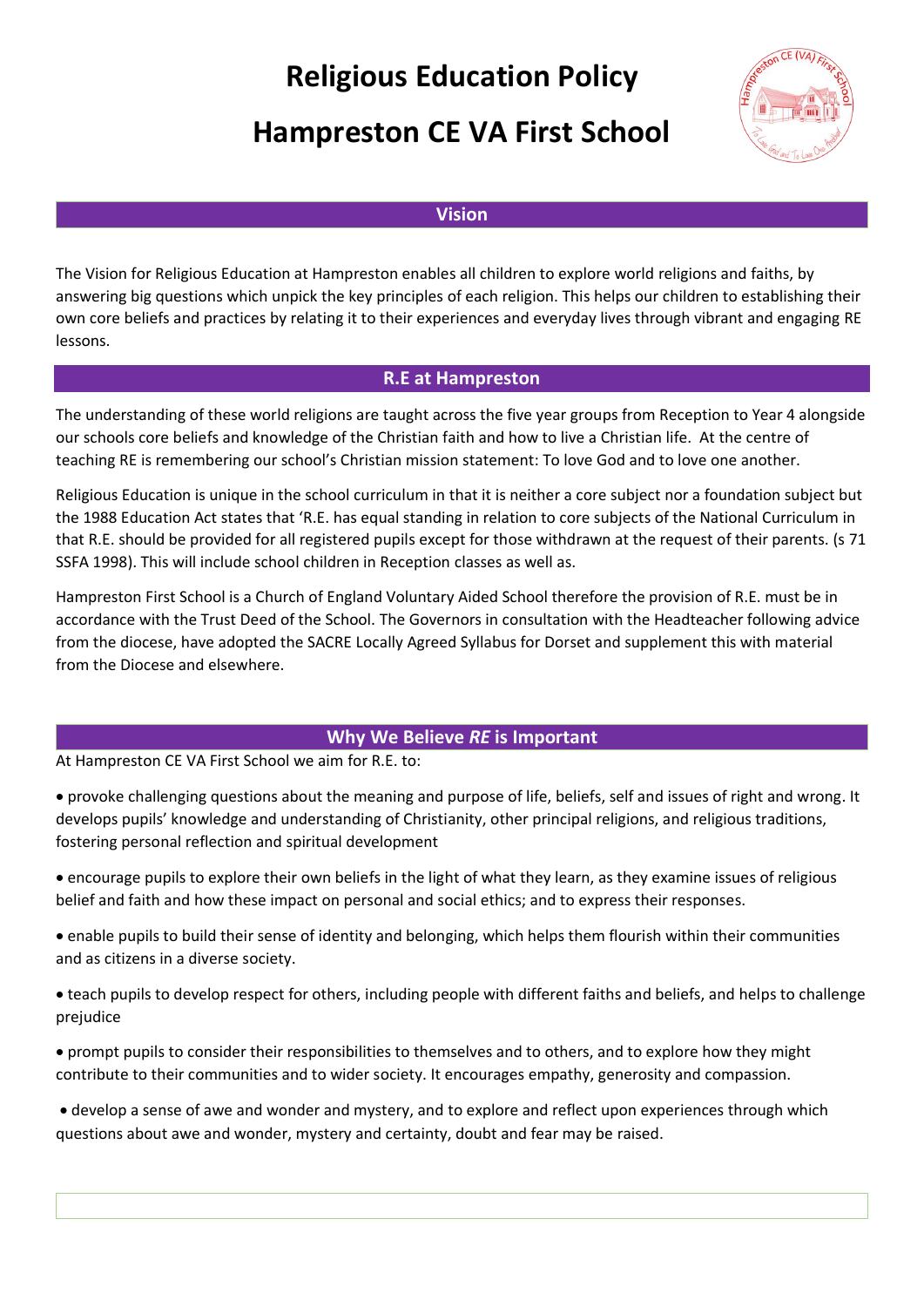## **Subject Statement**

Implementation R.E is taught weekly at Hampreston unless the unit suits a block of lessons. The planning is based upon the R.E discovery curriculum and then supplemented with Christianity units for the Understanding Christianity resource.

We visit religious places and encourages visitors into school as well.

We have developed our own assessments based on the outcome pf the schemes using WT, ARE and GD statements which every child is assessed against. This is then monitored by the R.E leader and compared with their English assessments.

# **RE Curriculum Overview**

| Hampreston First School Subject Long Term Plan<br>Subject: RE<br>Academic Year: 2020 - 21 |                                                                                          |                                                                         |                                                                                                |                                                                             |                                                                                                                        |                                                                           |
|-------------------------------------------------------------------------------------------|------------------------------------------------------------------------------------------|-------------------------------------------------------------------------|------------------------------------------------------------------------------------------------|-----------------------------------------------------------------------------|------------------------------------------------------------------------------------------------------------------------|---------------------------------------------------------------------------|
| <b>EYFS</b>                                                                               | Autumn 1                                                                                 | Autumn 2                                                                | Spring 1                                                                                       | Spring 2                                                                    | Summer 1                                                                                                               | Summer 2                                                                  |
|                                                                                           | RE - Special people<br>Understanding the world:<br>People and communities                | RE - Celebrations<br>Understanding the world:<br>People and communities | $RE - Incarnation$<br>Understanding the world:<br>People and communities                       | RE - Salvation/Easter<br>Understanding the world:<br>People and communities | RE - Other religion's stories<br>Understanding the world:<br>People and communities                                    | RE - Special places<br>Understanding the world:<br>People and communities |
| Year 1                                                                                    | Autumn 1                                                                                 |                                                                         | Spring 1                                                                                       |                                                                             | Summer 1                                                                                                               |                                                                           |
|                                                                                           | <b>Topic:</b> Christianity                                                               |                                                                         | <b>Topic:</b> Christianity                                                                     |                                                                             | Topic: Judaism                                                                                                         |                                                                           |
|                                                                                           | Themes/UC Concept: Creation<br>Key Question: Who made the world?                         |                                                                         | Themes: Jesus as a friend<br>Key Question: Was it always easy for Jesus to show<br>friendship? |                                                                             | Theme: Shabbat<br>Key Question: Is Shabbat important to Jewish children?                                               |                                                                           |
|                                                                                           | Autumn 2                                                                                 |                                                                         | Spring 2                                                                                       |                                                                             | Summer 2                                                                                                               |                                                                           |
|                                                                                           | Topic: Christianity                                                                      |                                                                         | Topic: Christianity                                                                            |                                                                             | Topic: Judaism                                                                                                         |                                                                           |
|                                                                                           | Themes/UC Concept: Incarnation<br>Key Question: Why does Christmas matter to Christians? |                                                                         | Themes/UC Concept: Salvation<br>Key Question: Why does Easter matter to Christians?            |                                                                             | Theme: Rosh Hashanah and Yom Kippur<br>Key Question: Are Rosh Hashanah and Yom Kippur<br>important to Jewish children? |                                                                           |
| Year 2                                                                                    | Autumn 1                                                                                 |                                                                         | Spring 1                                                                                       |                                                                             | Summer 1                                                                                                               |                                                                           |
|                                                                                           | Topic: Christianity                                                                      |                                                                         | Topic: Islam                                                                                   |                                                                             | Topic: Islam                                                                                                           |                                                                           |
|                                                                                           | Theme: What did Jesus teach?                                                             |                                                                         | Theme:                                                                                         |                                                                             | Theme:                                                                                                                 |                                                                           |
|                                                                                           | Key Question: Is it possible to be kind to everyone all of<br>the time?                  |                                                                         | Muslim prayer                                                                                  |                                                                             | Muslim's sense of community and belonging                                                                              |                                                                           |
|                                                                                           | Autumn 2                                                                                 |                                                                         | Spring 2                                                                                       |                                                                             | Summer 2                                                                                                               |                                                                           |
|                                                                                           | Topic: Christianity                                                                      |                                                                         | Topic: Christianity                                                                            |                                                                             | Topic: Islam                                                                                                           |                                                                           |
|                                                                                           | Theme/ UC Concept: Gospel<br>Key Question: What is the good news that Jesus brings?      |                                                                         | Theme:<br>What do Christians believe God is like?                                              |                                                                             | Theme:<br>Haji                                                                                                         |                                                                           |
| Year <sub>3</sub>                                                                         | Autumn 1                                                                                 |                                                                         | Spring 1                                                                                       |                                                                             | Summer 1                                                                                                               |                                                                           |
|                                                                                           | Topic: Sikhism                                                                           |                                                                         | <b>Topic:</b> Christianity                                                                     |                                                                             | <b>Topic: Hinduism</b>                                                                                                 |                                                                           |
|                                                                                           | Themes: The Amrit Ceremony and the Khalsa                                                |                                                                         | Themes: Incarnation, Jesus Miracles                                                            |                                                                             | <b>Themes: Hindu Beliefs</b>                                                                                           |                                                                           |
|                                                                                           | Autumn 2                                                                                 |                                                                         | Spring 2                                                                                       |                                                                             | Summer 2                                                                                                               |                                                                           |
|                                                                                           | Topic: Christianity<br>Themes: Incarnation, Has Christmas lost its true<br>meaning       |                                                                         | <b>Topic:</b> Christianity                                                                     |                                                                             | <b>Topic: Hinduism</b>                                                                                                 |                                                                           |
|                                                                                           |                                                                                          |                                                                         | Themes: Good Friday and Forgiveness                                                            |                                                                             | Themes: Pilgrimage to the River Ganges                                                                                 |                                                                           |
| Year 4                                                                                    | Autumn 1                                                                                 |                                                                         | Spring 1                                                                                       |                                                                             | Summer 1                                                                                                               |                                                                           |
|                                                                                           | Topic: Buddhism                                                                          |                                                                         | Topic: Buddhism                                                                                |                                                                             | Topic: Buddhism                                                                                                        |                                                                           |
|                                                                                           | Themes: Buddha's teachings<br>Is it possible for everyone to be happy?                   |                                                                         | Themes: The 8 fold path<br>Can Buddha's teachings make the world a better place?               |                                                                             | Themes: The 8 fold path<br>What is the best way for a Buddhist to lead a good life?                                    |                                                                           |
|                                                                                           | Autumn 2                                                                                 |                                                                         | Spring 2                                                                                       |                                                                             | Summer 2                                                                                                               |                                                                           |
|                                                                                           | Topic: Christianity                                                                      |                                                                         | Topic: Christianity                                                                            |                                                                             | Topic: Christianity                                                                                                    |                                                                           |
|                                                                                           | Themes: What is it like for Christians to follow God?                                    |                                                                         | <b>Themes: Easter</b><br>Is forgiveness always possible for Christians?                        |                                                                             | Themes: When Jesus left, what was the impact of<br>Pentecost?                                                          |                                                                           |

## **Cross – curricular links RE**

R.E. contributes to other curriculum aims in particular to spiritual, moral, social and cultural development and community cohesion.

## **Spiritual, Moral, Social and Cultural Aspects**

Learning about and from religions and beliefs, through the distinct knowledge, understanding and skills contained in R.E. within a broad-based curriculum, is essential to achieving these aims. Exploring the concepts of religion and belief and their roles in the spiritual, moral and cultural lives of people in a diverse society helps individuals develop moral awareness and social understanding.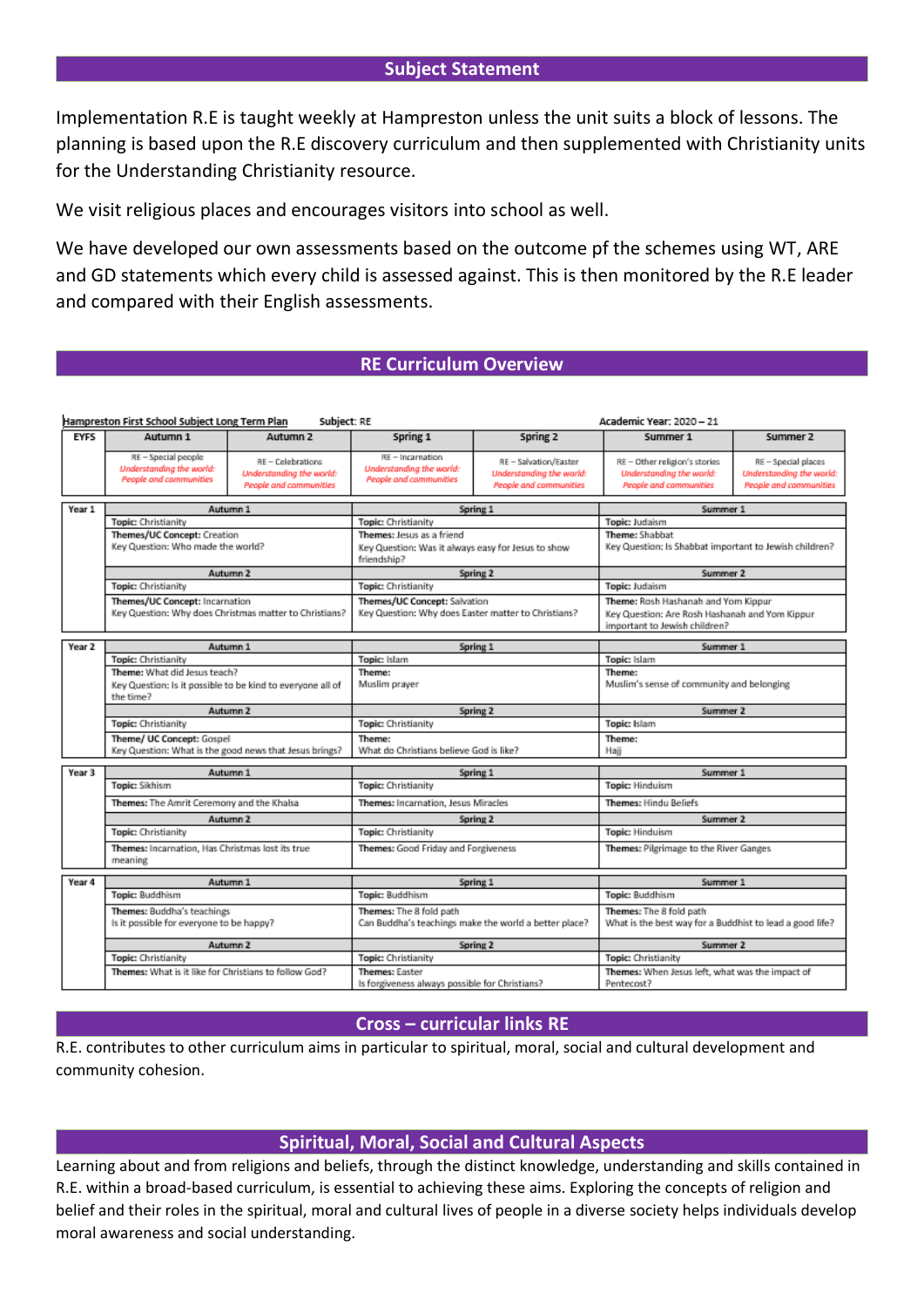#### **Personal development and well-being**

R.E. plays an important role in preparing pupils for adult life, employment and lifelong learning. It helps children and young people become successful learners, confident individuals and responsible citizens. It gives them the knowledge, skills and understanding to discern and value truth and goodness, strengthening their capacity for making moral judgements and for evaluating different types of commitment to make positive and healthy choices.

### **Community cohesion**

R.E. makes an important contribution to a school's duty to promote community cohesion. It provides a key context to develop young people's understanding and appreciation of diversity, to promote shared values and to challenge racism and discrimination. Effective R.E. will promote community cohesion at each of the four levels outlined in DCSF guidance.

1. The school community – R.E. provides a positive context within which the diversity of cultures, beliefs and values can be celebrated and explored.

2. The community within which the school is located – R.E. provides opportunities to investigate patterns of diversity of religion and belief and forge links with different groups in the local area.

3. The UK community – a major focus of R.E. is the study of diversity of religion and belief in the UK and how this influences national life.

4. The global community – R.E. involves the study of matters of global significance recognising the diversity of religion and belief and its impact on world issues. R.E. subject matter gives particular opportunities to promote an ethos of respect for others and to build understanding of other cultures and beliefs. It is an important subject in contribution to the schools development as a Rights Respecting School. R.E. plays an important part in a broad, balanced and coherent curriculum to which all pupils are entitled. High quality learning experiences in R.E. are designed and provided by careful planning through the locally agreed syllabus for Dorset. In order to make religious education a lively, active subject we employ a variety of teaching methods including art, music, discussion, the development of thinking skills, drama, the use of artefacts, pictures, stories, and the use of periods of stillness and reflection. 3 Where possible we want our pupils to have opportunities to encounter local faith communities through visits to local places of worship or visit from members of local faith communities. Delivery R.E. at Hampreston CofE First School is delivered as part of themed or topic work where there is a recognisable link, and as a discrete subject using guidance from within the Dorset agreed syllabus. In accordance with the structure of the locally agreed syllabus we have agreed that • At KS 1 pupils study Christianity and Judaism with aspects of Hinduism • At KS2 pupils study Christianity and Judaism with aspects of other religions including, Hinduism, Islam and creationism.

#### **Assessments in R.E**

Children demonstrate their ability in R.E. through a variety of different ways. Younger children might, for example, act out a famous story from the Bible, whilst older pupils might produce a PowerPoint presentation based on their investigation of sacred texts. We assess children using the Dorset agreed syllabus attainment target 'I can' statements which are levelled using ARE, WR and GD.

Teachers assess children's work in religious education by making informal judgements as we observe them during lessons. On completion of a piece of work, the teacher assesses the work and gives the child written or verbal feedback to help guide progress. This information is used to assess the progress of each child, for setting new goals, and for passing information on to the next teacher at the end of the year.

#### **Leadership and Monitoring**

The R.E. Leader will monitor the subject within the school through analysis of this assessment data and scrutiny of pupils' work. The subject leader is responsible for contributing to the Church school self-evaluation process.

Information is provided for parents on the R.E. curriculum and the right to withdraw